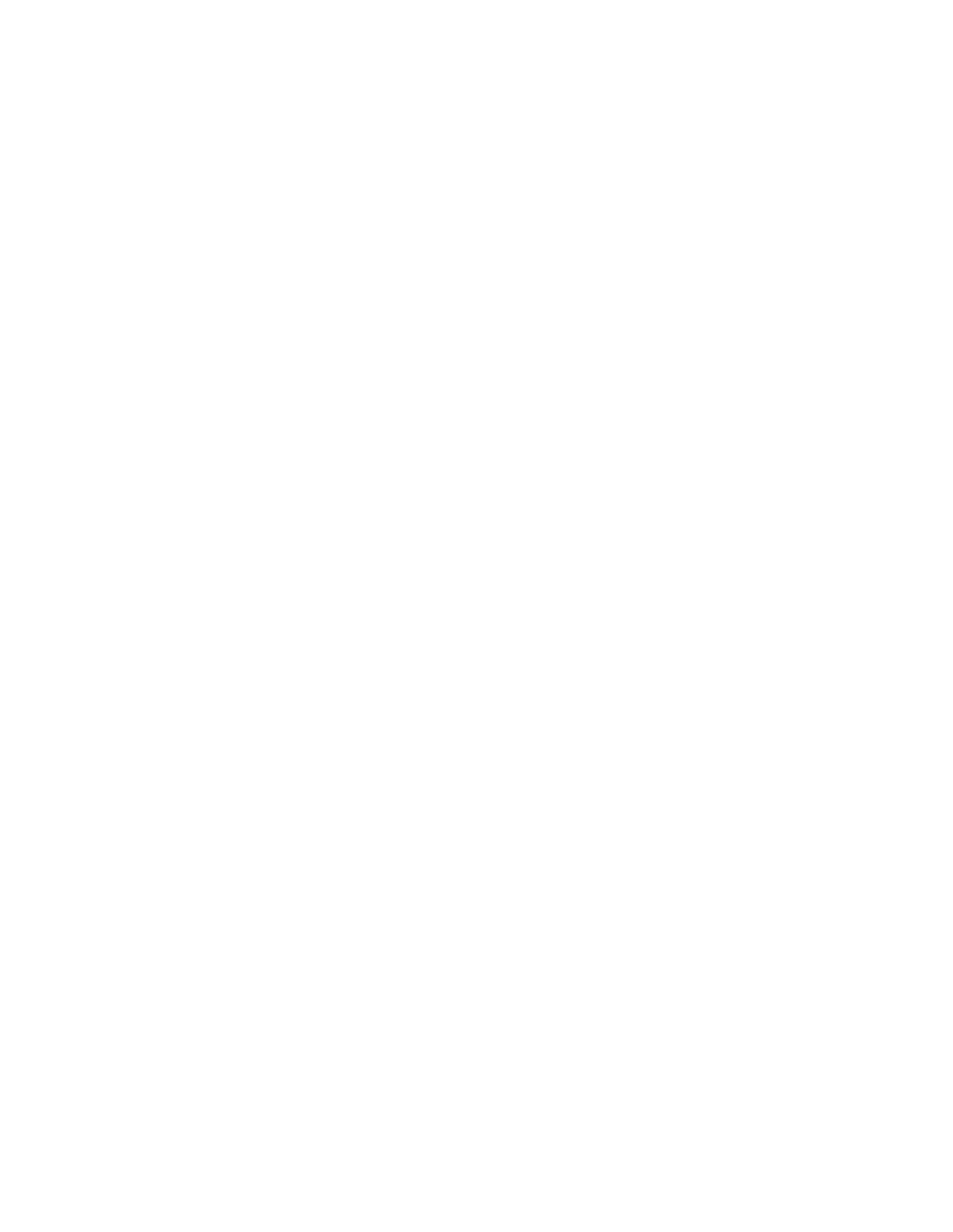ADDED ENTRIES:

TAXATION--NEBRASKA--FRONTIER COUNTY JUSTICES OF THE PEACE--NEBRASKA--FRONTIER COUNTY COUNTY COURTS--NEBRASKA--FRONTIER COUNTY MARRIAGES--NEBRASKA--FRONTIER COUNTY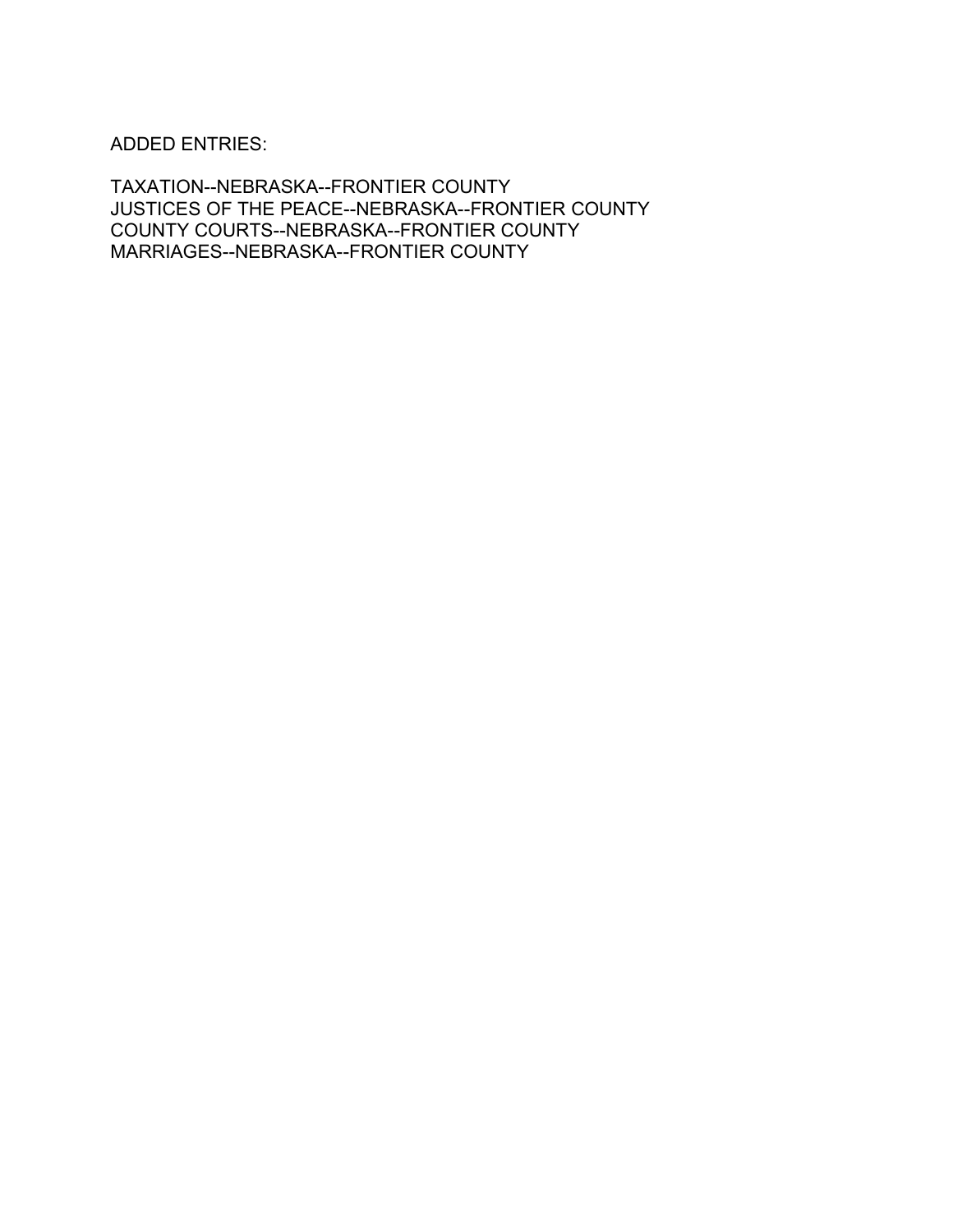Frontier County was named because of its location on the edge of Nebraska's westward expansion at the time of the county's organization. Today (1999) it encompasses and area of 975 square miles and has a population of 3,101.

## **SCOPE AND CONTENT NOTE**

The bulk of the records for the offices of Frontier County remain at the county courthouse. The collection is divided into Nine Subgroups: 1) County Assessor, 1993-1999; 2) County Treasurer, 1881-1899; County Board and Elections; 4) County Clerk, 1873-1961; 5) Register of Deeds; 6) County Court, 1872-1898; 7) District Court; 8) Superintendent of Schools; and 9) School Districts.

The majority of records for this collection exist in subgroups two (County Treasurer), four (County Clerk), and six (County Court).

The records of Subgroup One, Assessor, consist of microfiche produced by the Dept of Revenue for their now defunct CAPS program of recording county personal and property assessment rolls. We have this fiche for the years 1993-1999.

Subgroup Two, Treasurer, consists of Personal & Real Estate Tax lists for the county, 1881-1899, on 8 reels of microfilm.

Subgroup Four, County Clerk, contains the marriage records of Frontier County, microfilmed by the Genealogical Society of Utah in August of 1997, with the cooperation of the Historical Society and the County Clerk. Volume One, roll #1, contains marriages and records of Subgroup Six, County Court.

Subgroup Six, County Court, includes Justice of the Peace Dockets of the county from the different precincts, 1880-1890. Also included are probate and guardianship records as recorded in Vol. #1, Item #2, Roll #1 of Marriages, 1872-1888.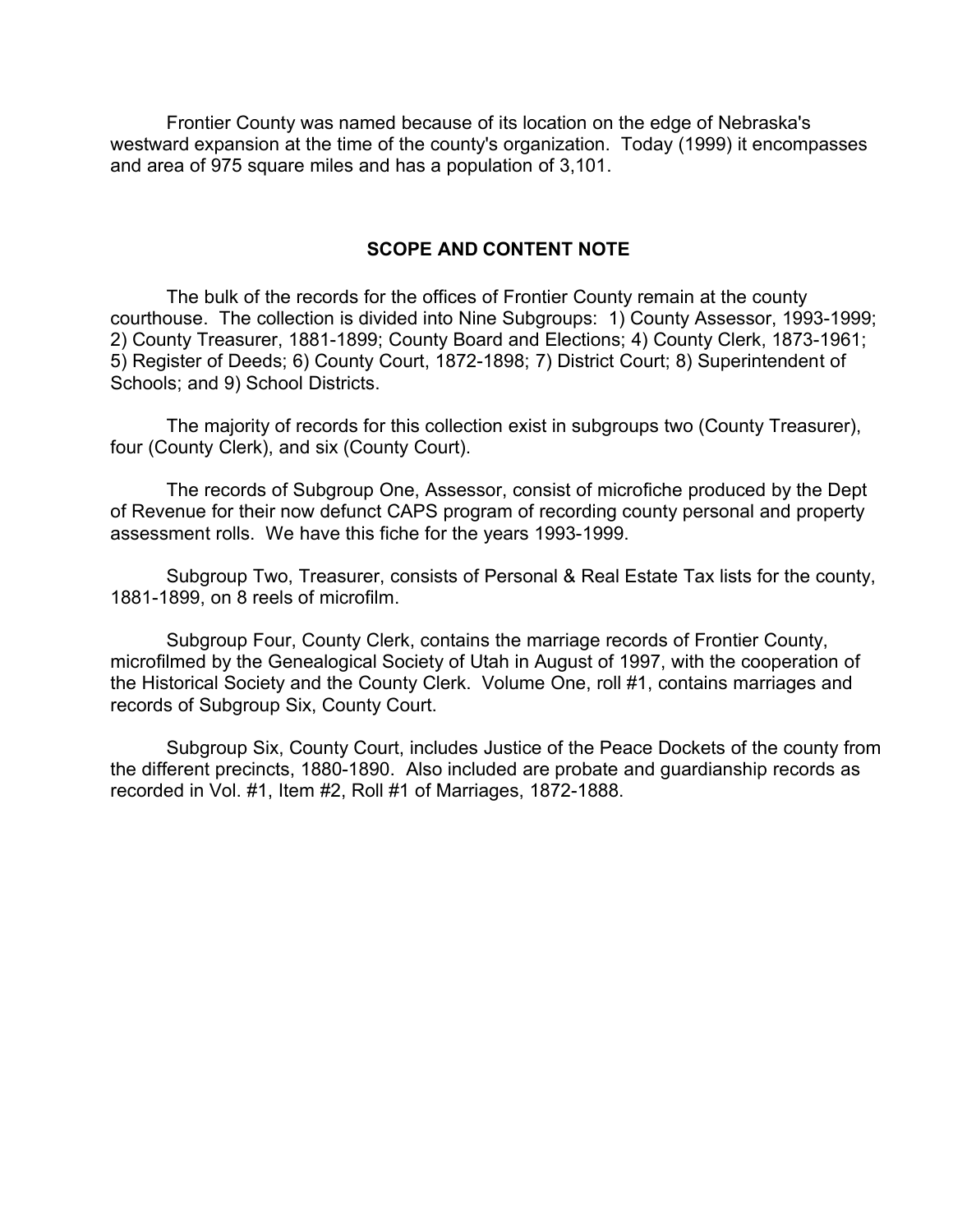### **DESCRIPTION**

# **film**

### **SUBGROUP ONE COUNTY ASSESSOR**

SERIES ONE PERSONAL & REAL ESTATE ASSESSMENT ROLLS

Microfiche, 1993-1999, of personal property alpha tax rolls, Real Estate Tax rolls. Fiche is stored with security microfilm of the Nebraska. Department of Revenue.

## **film**

# **SUBGROUP TWO COUNTY TREASURER**

| film                              |           | SERIES ONE TAX LISTS, 1881-1899                    |                                   |      |  |
|-----------------------------------|-----------|----------------------------------------------------|-----------------------------------|------|--|
| V.1                               | 1883-1884 |                                                    | <b>Personal &amp; Real Estate</b> |      |  |
| V.2                               |           | 1881, 1882, 1885                                   | <b>Personal &amp; Real Estate</b> |      |  |
| V.3                               |           | 1886 Personal & Real Estate                        |                                   |      |  |
| V.4                               |           | 1887 Personal & Real Estate                        |                                   |      |  |
|                                   |           | V.5-6 1888 Personal & Real Estate                  |                                   |      |  |
|                                   |           | V.7-8 1889 Personal & Real Estate                  |                                   |      |  |
| V.9 1898 Personal                 |           |                                                    |                                   |      |  |
|                                   |           | NOTE: V.9 was misnumbered prior to microfilming.   |                                   |      |  |
|                                   |           | It should appear on Roll #7 but was filmed here as |                                   |      |  |
|                                   |           | V.9 between 1889 & 1890                            |                                   |      |  |
|                                   |           |                                                    |                                   |      |  |
| V.10 1890 Personal                |           |                                                    |                                   |      |  |
|                                   |           | V.11-12 1890 Real Estate                           |                                   |      |  |
|                                   |           | V.13-14 1891 Personal & Real Estate                |                                   |      |  |
|                                   |           | V.15-16 1892 Personal & Real Estate                |                                   |      |  |
|                                   |           | V.17-18 1893 Personal & Real Estate                |                                   |      |  |
| V.19-20 1894                      |           | Personal & Real Estate                             | $V.21-22$                         | 1895 |  |
| <b>Personal &amp; Real Estate</b> |           |                                                    |                                   |      |  |
|                                   |           | V.23-24 1896 Personal & Real Estate                |                                   |      |  |
|                                   |           | V.25-26 1897 Personal & Real Estate                |                                   |      |  |
|                                   |           | V.27 1898 Real Estate                              |                                   |      |  |
| NOTE: 1898 Personal, see V.#9     |           |                                                    |                                   |      |  |
| $V.28-29$                         |           | 1899 Personal & Real Estate                        |                                   |      |  |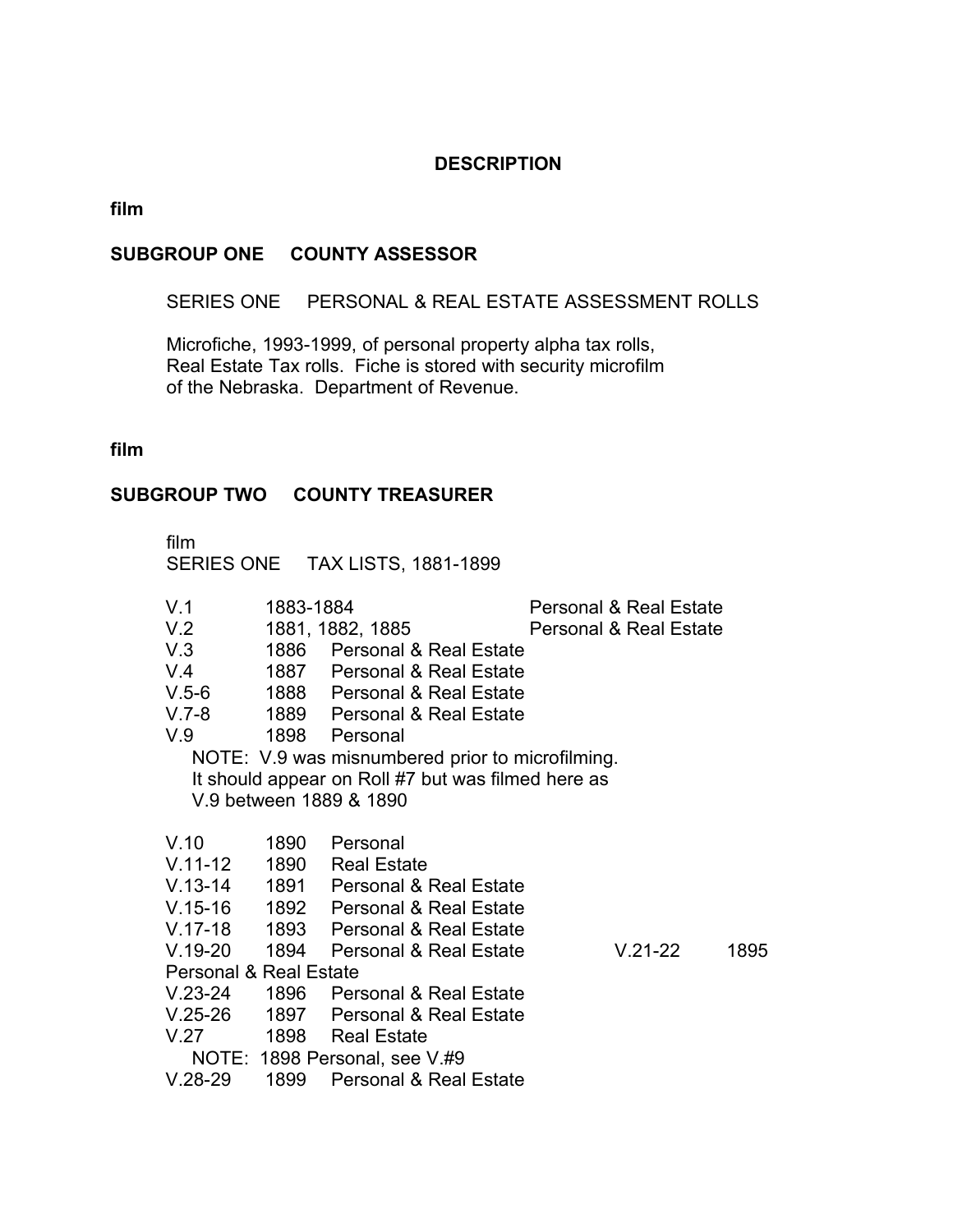#### **SUBGROUP TWO COUNTY TREASURER (cont)**

| film<br>SERIES ONE                          | TAX LISTS - MICROFILM RECORD<br>MP3444                                                                                                             |
|---------------------------------------------|----------------------------------------------------------------------------------------------------------------------------------------------------|
| Roll #1<br>694 shots<br>1388 pp.<br>#20,024 | Tax Lists, V.1, Personal, p.1 (1883)<br>thru<br>Tax Lists, V.5, Personal, p.138 (1888)                                                             |
| Roll #2<br>683 shots<br>1366 pp.<br>#20,025 | Tax Lists, V.5, Personal, p.139 (1888)<br>thru<br>Tax Lists, V.8, Real Estate (S17-T6-R29)<br>p.240 (1889)                                         |
| Roll #3<br>658 shots<br>1316 pp.<br>#20,026 | Tax Lists, V.8, Real Estate (S19-T6-R29)<br>p.241 (1889)<br>thru<br>Tax Lists, V.11, Real Estate (S3-T6-R28)<br>p.212 (1890)                       |
|                                             | CORRECTION: Microfilm operator's certificate<br>ending S1-T6-R28 in error.<br>CORRECTION: V.9 Personal 1898 filmed out<br>of order after 1889.     |
| Roll #4<br>671 shots<br>1342 pp.<br>#20,027 | Tax Lists, V.11, Real Estate (S3-T6-R28)<br>p.213 (1890)<br>thru<br>Tax Lists, V.15, Personal (Village of Maywood)<br>p.161 (1892)                 |
| Roll #5<br>666 shots<br>1332 pp.<br>#20,028 | Tax Lists, V.15, Personal cont., p.162<br>Wattles Add. To Stockville, 1892<br>thru<br>Tax Lists, V.19, Personal (Lincoln Land Co.)<br>p.170 (1894) |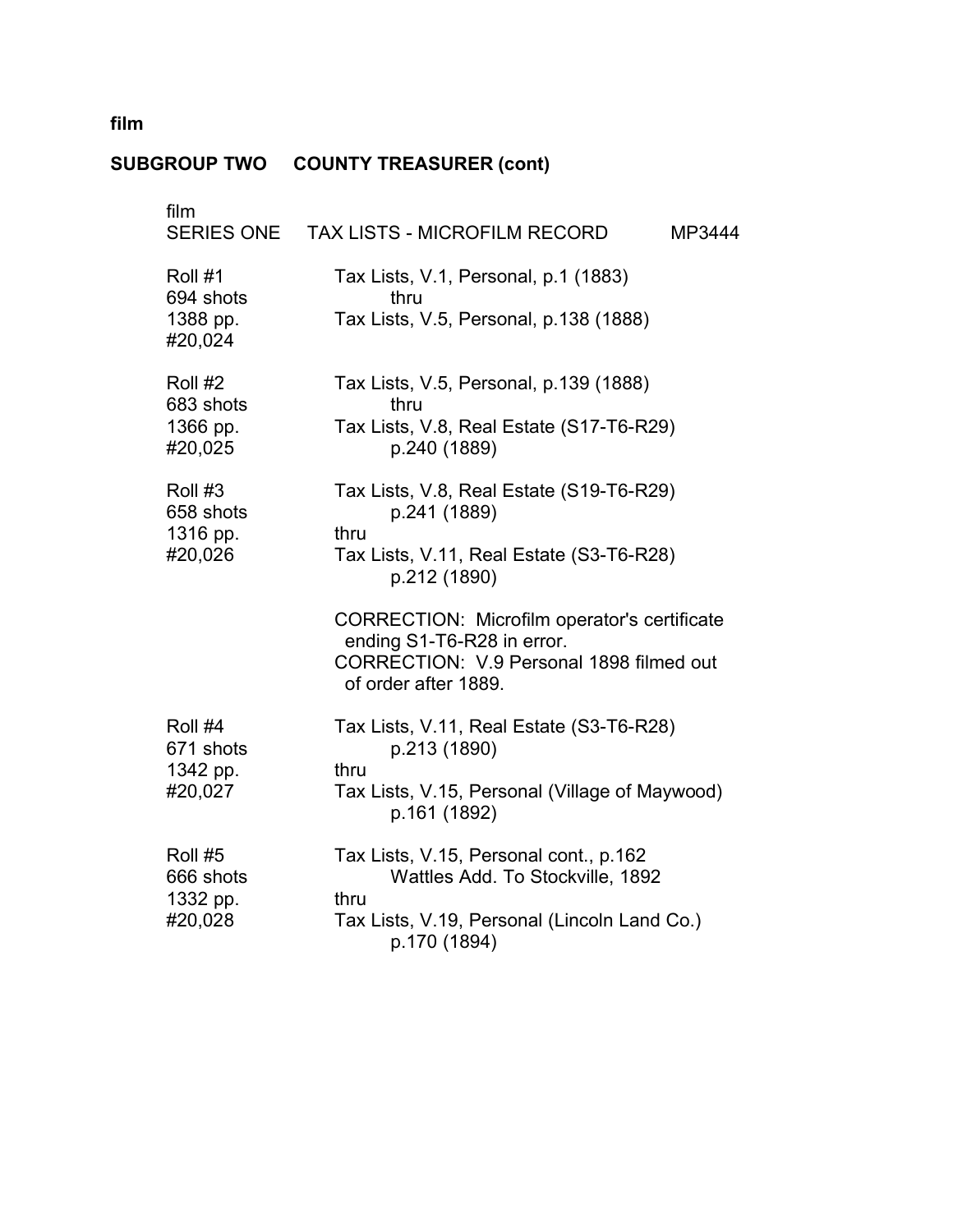# **SUBGROUP TWO COUNTY TREASURER (cont)**

| film                                        | SERIES ONE TAX LISTS - MICROFILM RECORD (cont)                                                                                     |
|---------------------------------------------|------------------------------------------------------------------------------------------------------------------------------------|
| Roll #6<br>672 shots<br>1344 pp.<br>#20,029 | Tax Lists, V.19, Personal (Lincoln Land Co.)<br>p.171, 1894<br>thru<br>Tax Lists, V.23, Personal (Sheridan Twp)<br>p.126, 1896     |
| Roll #7<br>667 shots<br>1334 pp.<br>#20,030 | Tax Lists, V.23, Personal (Sheridan Twp)<br>p.127, 1896<br>thru<br>Tax Lists, V.27, Real Estate (SE1/4-S20-T6-R25)<br>p.47, 1898   |
|                                             | NOTE: Camera problem beginning at fr. #0630<br>Frames Overlapping. V.27, p.1 to end<br>of reel retaken and spliced to END OF REEL. |
| Roll #8<br>623 shots<br>1246 pp.<br>#20,031 | Tax Lists, V.27, Real Estate (NE1/4-S21-T6-R25)<br>p.48 (1898)<br>thru<br>Tax Lists, V.29, Real Estate (NE1/4-S36-T8-R30)          |
|                                             |                                                                                                                                    |

# SERIES TWO DELINQUENT TAX LISTS

These records are located at the county courthouse

# SERIES THREE TAX SALE AND REDEMPTION RECORDS

This record is located at the county courthouse. � The Archives holds only one misc. volume concerning delinquent taxes and tax sales, 1885-1894.

# SERIES FOUR MOTOR VEHICLE TAX LISTS

This record is located at the county courthouse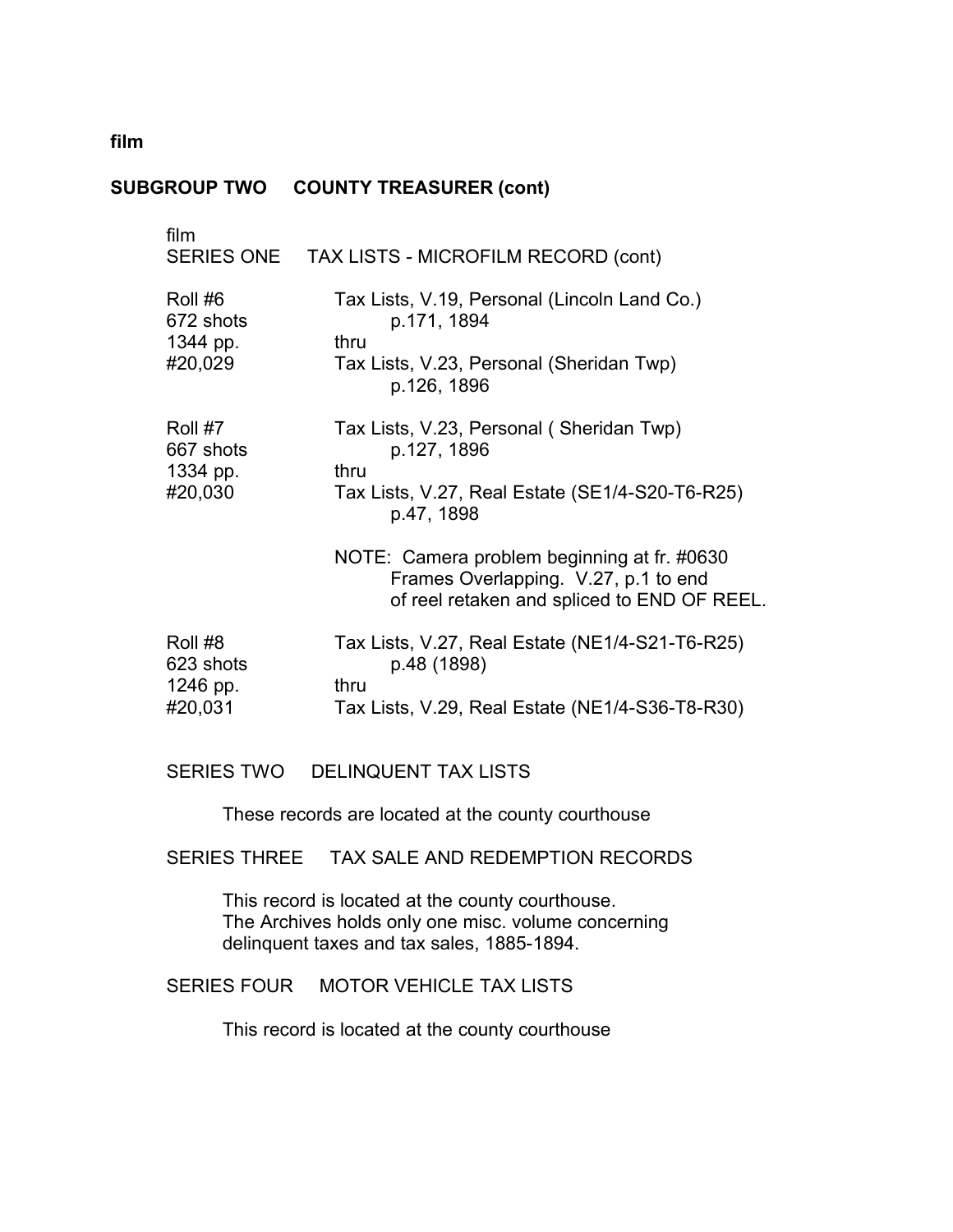# **SUBGROUP TWO COUNTY TREASURER (cont)**

SERIES FIVE SPECIAL TAX ASSESSMENT RECORDS

These records are located at the county courthouse

SERIES SIX SCHOOL LAND RECORDS

These records are located at the county courthouse

SERIES SEVEN MISCELLANEOUS VOLUMES

NO RECORD

# **SUBGROUP THREE COUNTY BOARD OF COMMISSIONERS**

There are no records in storage at the State Archives for the Frontier County Board of Commissioners.

## **film**

# **SUBGROUP FOUR COUNTY CLERK**

| film<br><b>SERIES ONE</b> | <b>MARRIAGE RECORDS, 1875-1961</b>   |
|---------------------------|--------------------------------------|
| V.1                       | Index to Marriages, Book #1 (78 pp.) |
| V.2                       | Probate & Marriage Book A, 1872-1888 |
|                           | (see SG6 for Probate entries)        |
|                           | (for marriages, see Index)           |
| V.3                       | Marriages, Book #1 (indexed)         |
|                           | June 15, 1887 - Feb. 6, 1898         |
| V 4                       | Marriages, Book #2 (indexed)         |
|                           | February 21, 1898 - Nov. 14, 1907    |
| V 5                       | Marriages, Book #3 (indexed)         |
|                           | Nov. 21, 1907 - Apr. 6, 1910         |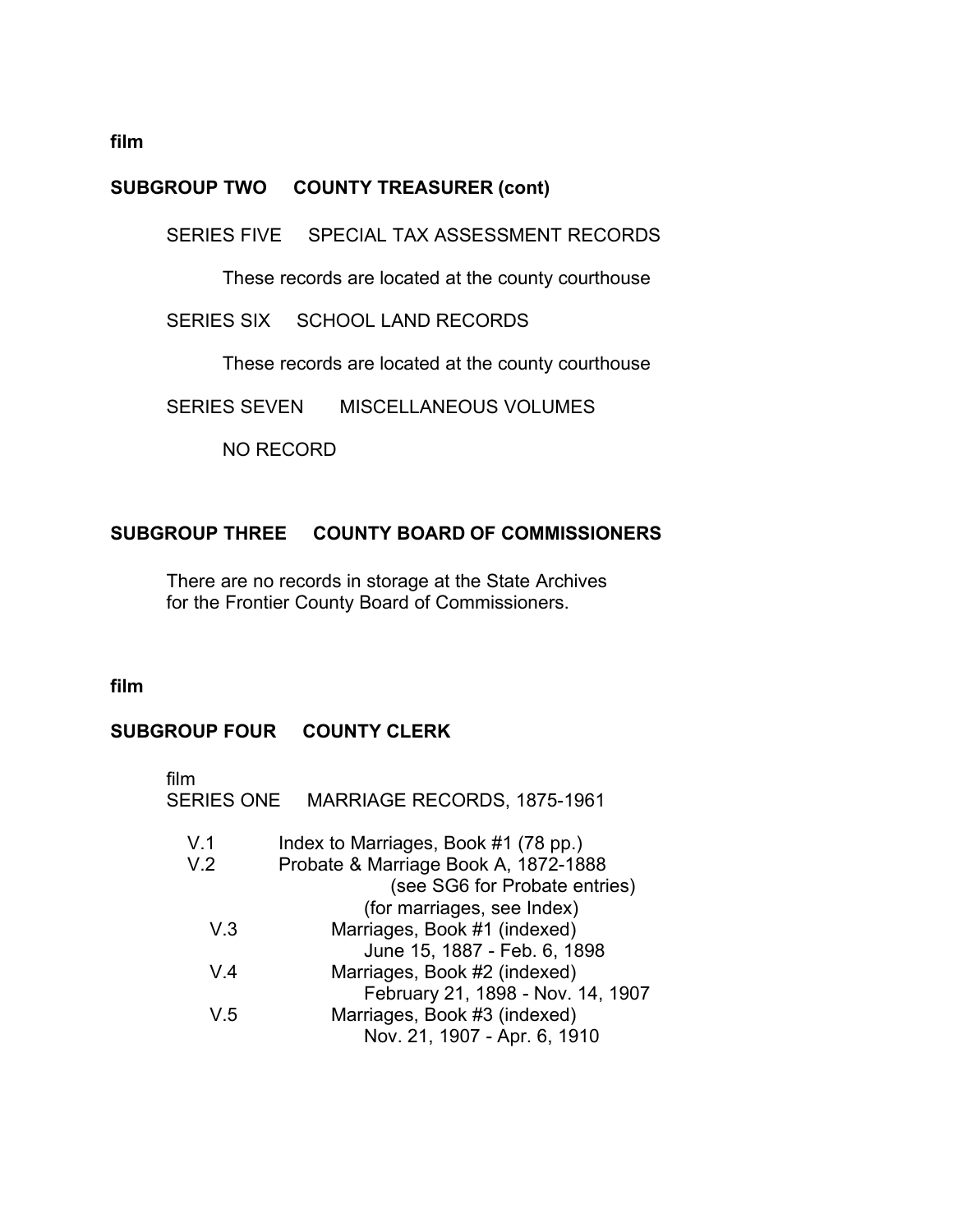#### **SUBGROUP FOUR COUNTY CLERK (cont)**

film SERIES ONE MARRIAGE RECORDS, 1875-1961 V.6 Marriages, Book #4 (indexed) April 6, 1910 - January 6, 1921 V.7 Marriages, Book #5 (indexed) January 10, 1921 - December 2, 1922 V.8 Marriages, Book #6 (indexed) January 10, 1922 - Aug. 26, 1943 V.9 Marriages, Book #7 (indexed) Aug. 27, 1943 - July 6, 1961 Roll #1 Item #1 - Index to Marriages, Vol. 1 841 frames 1621 pp. thru GSU Project Item #4 - Marriages, Vol. #2 (indexed) 35mm pos. p.361 (Holbine-Rieker), April 26, 1904 #27,692 NOTE: Item #2 is a Probate-Marriage Vol. A which records marriages, guardianships, probate, and officials bonds, 1872-1888. See index to Marriages Vol.1 for reference. ORDER OF FILMING: V.A begins at frame #87 V.1 begins at frame #300 V.2 begins at frame #633 Roll #2 Item #1 - Marriages, Vol. #2 cont. 1003 frames p.360 (Shepherd-Campbell), April 4, 1904 1562 pp. thru GSU Project Item #5 - Marriages, Vol. #6 (indexed) 35mm pos. p.270 (Potter-Spence), April 15, 1933 #28,985 ORDER OF FILMING: V.3 begins at frame #130 V.4 begins at frame #257 V.5 begins at frame #593 V.6 begins at frame #668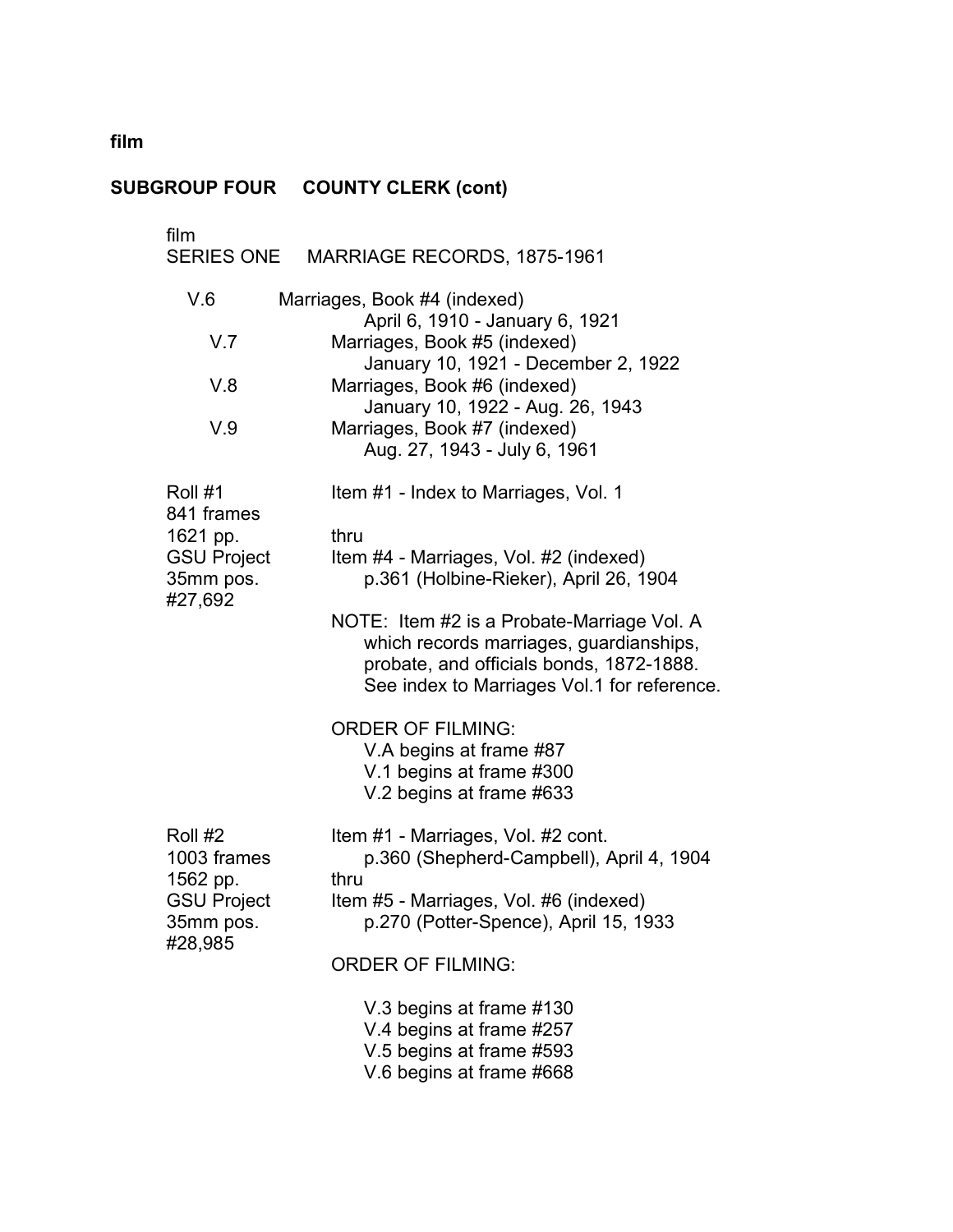### **SUBGROUP FOUR COUNTY CLERK (cont)**

film

## SERIES ONE MARRIAGE RECORDS - MICROFILM RECORD MP4219

| Roll #3            | Item #1 - Marriages, Vol. #6 cont.     |
|--------------------|----------------------------------------|
| 932 frames         | p.270 (Potter-Spence), April 14, 1933  |
| 898 pp.            | thru                                   |
| <b>GSU Project</b> | Item #2 - Marriages, Vol. #7 (indexed) |
| 35mm pos.          | #503 (Lenz-Brown), July 6, 1961        |
| #28,986            |                                        |

ORDER OF FILMING: V.7 begins at frame #346

## SERIES TWO ELECTION RECORDS

These records remain at the county courthouse

### SERIES THREE BOND RECORDS

(see vol. #1, county Court, Probate Record V.1 contains bonds of officials, 1874-1888)

### **SUBGROUP FIVE REGISTER OF DEEDS**

There are currently no records in storage at the State Archives for the office of Frontier County Register of � Deeds.